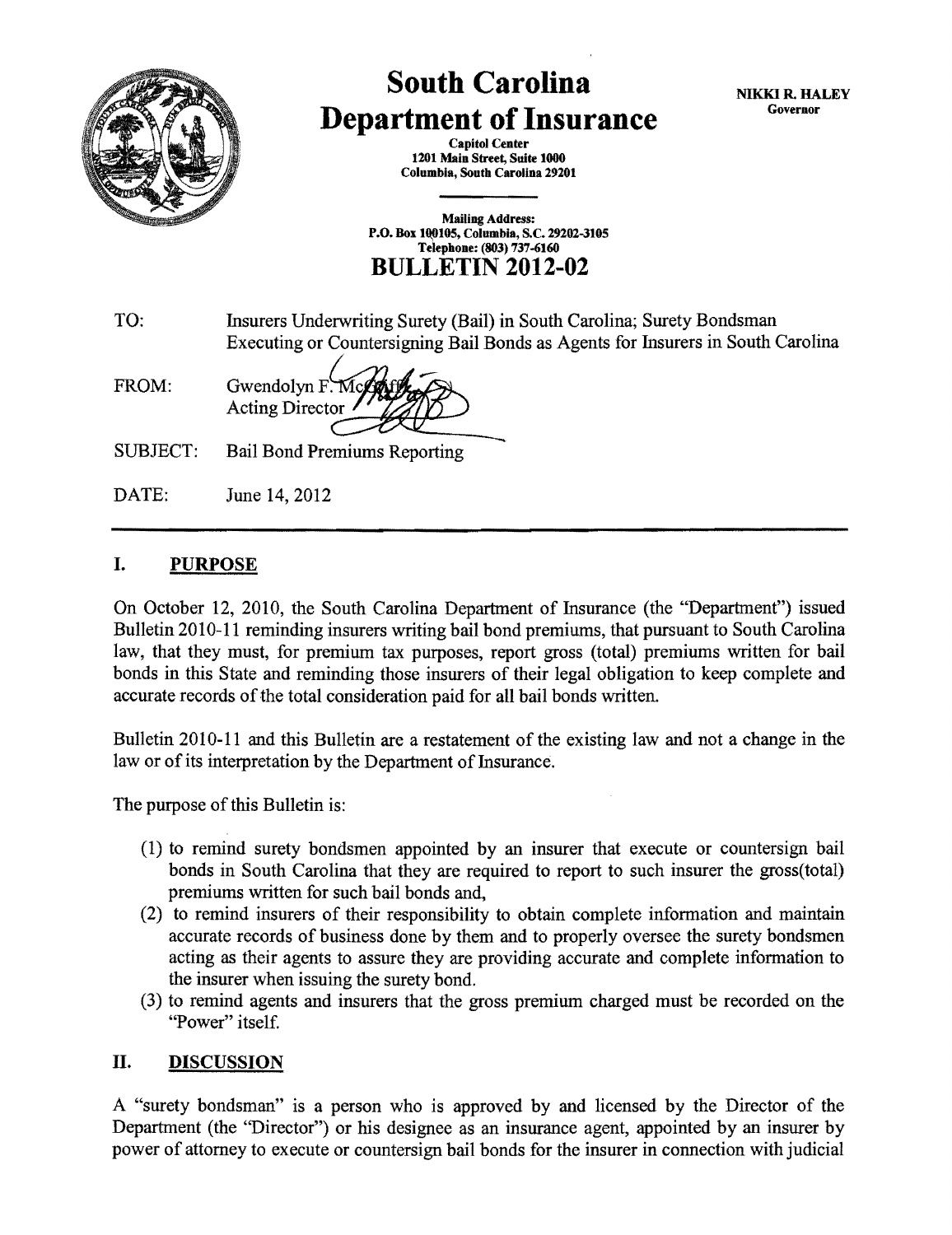proceedings, and receives or is promised money or other things of value for the execution or countersignature. *See* S.C. Code Ann. §38-53-10(12) (2002).

As a licensed insurance agent, a surety bondsman is required to make and keep a full and correct record of the business done by the bondsman, showing the number, date, term, amount insured, *premiums,* and the person to whom issued of every policy or certificate of renewal. *See* S.C. Code Ann. §38-43-250 (2002). The information from these records must be furnished to the Director or his designee on demand and the original books or records are open to the inspection of the Director or his designee on demand. *!d.* 

All companies doing any kind of insurance business in this State shall make and keep a full and correct record of the business done by them, showing the number, term, amount insured, premiums, and the person to whom issued of every policy or certificate for renewal. This information must be furnished to the director or his designee on demand and the original books or records must be open to the inspection of the director or his designee on demand. These records must be kept for a minimum of five years. *See* S.C. Code Ann. §38-13-120

The Director has the full power and authority to administer the provisions of Title 38, Chapter 13 and Chapter 53 governing insurers underwriting surety (bail) insurance and bail bondsmen and runners for which the Director is charged with implementing. S.C. Code Ann. §§38-3-10 *et al.,*  and 38-53-20. The Director is charged with implementing the licensure provisions of Chapter 53 for surety bondsmen and has the right to deny, suspend, revoke or refuse to renew any license for, among other things, charging or receiving as premium or compensation for the making of any bail bond any sum in excess of that permitted by Chapter 53. *See* S.C. Code Ann. §38-53- 150 (2002).

The Director continues to find that insurers writing bail bond premiums in South Carolina will not be able to comply with their obligations to report gross (total) premiums for surety(bail) bonds unless they (i) maintain complete and accurate records of the total consideration paid *(gross total premiums)* for said surety *(bail)* bonds and *(ii)* properly oversee their surety bondsmen agents to insure that they furnish complete and accurate information to such insurers, and (iii) such furnishing of information is appropriate for the administration of the licensure provisions of Chapter 53.

Accordingly, pursuant to S.C. Code Ann. §§38-43-250 and 38-53-20, all related insurance regulations and DOl bulletins, the Department is hereby reminding and is continuing to require each surety bondsman appointed by an insurer that execute or countersign bail bonds in South Carolina to furnish to such insurer, on a regular and continuing basis (or otherwise upon request by such insurer) the total consideration paid for such bail bonds as well as other information needed by the insurer for its records or as required by the Department. Such information must be furnished for all surety (bail) bonds written prior to, on or after the date of this Bulletin.

In addition, pursuant to §38-13-120, the Department is reminding and continuing to require the insurers offering surety (bail) insurance of their responsibility to obtain, verify and maintain said information pursuant to South Carolina insurance statutes, regulations and DOl bulletins.

Insurers underwriting surety (bail )and surety bondsmen are subject to examination or audit by the Department at any time pursuant to S.C. Code Ann.§§ 38-13-120 and 38-43-250.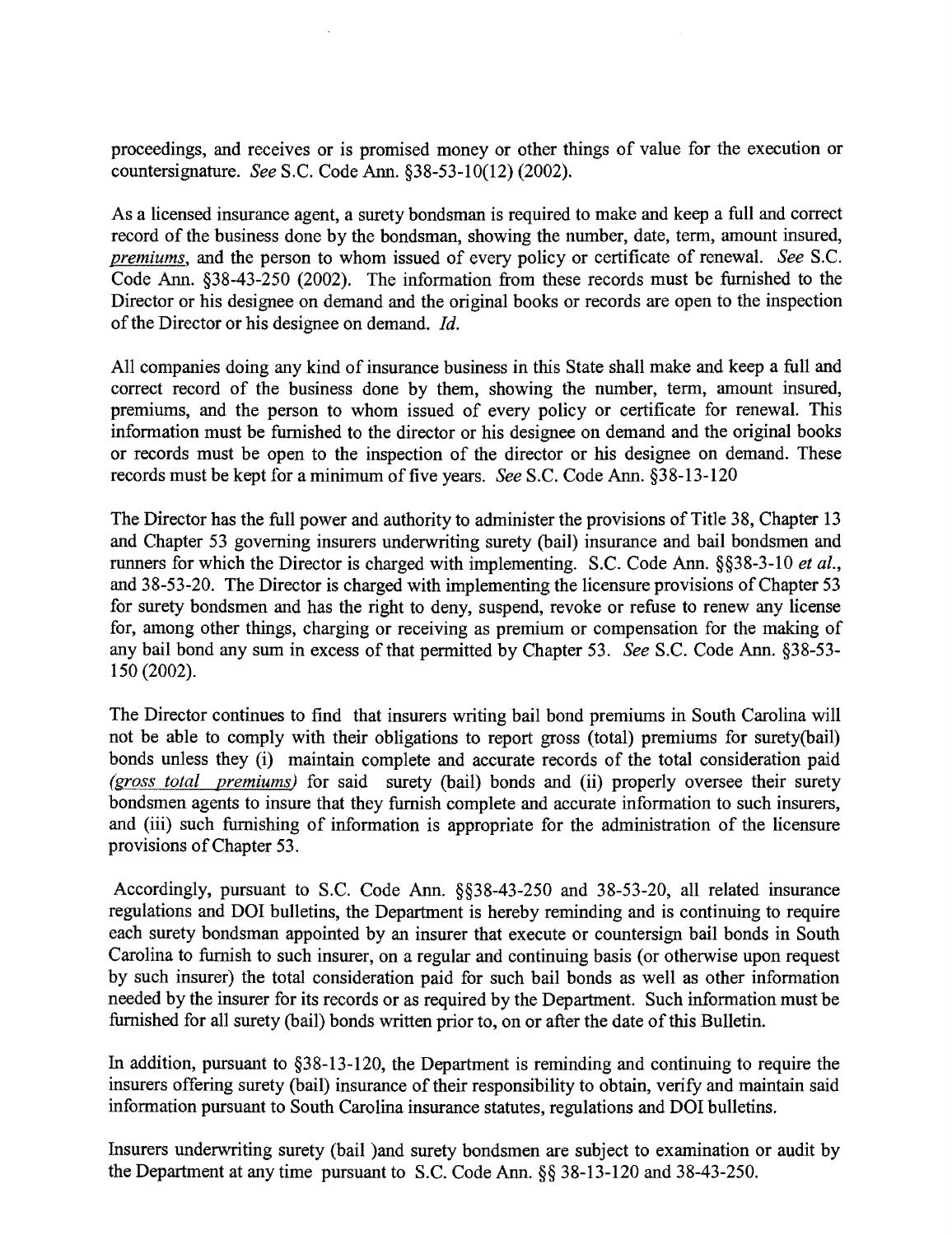The attached excel spreadsheet must be used by surety bondsmen to provide the information to the insurers required pursuant to the statutes, regulations and this bulletin. Additional information may be requested by individual insurers as is needed to maintain accurate and complete records as required by S.C. statutes and regulations.

## III. **QUESTIONS**

Questions regarding this bulletin should be submitted in writing to:

Willie Seawright Manager, Specialty Licensing Services South Carolina Department of Insurance 1201 Main Street, Suite 1000 Columbia, S.C. 29201

**Attachment**